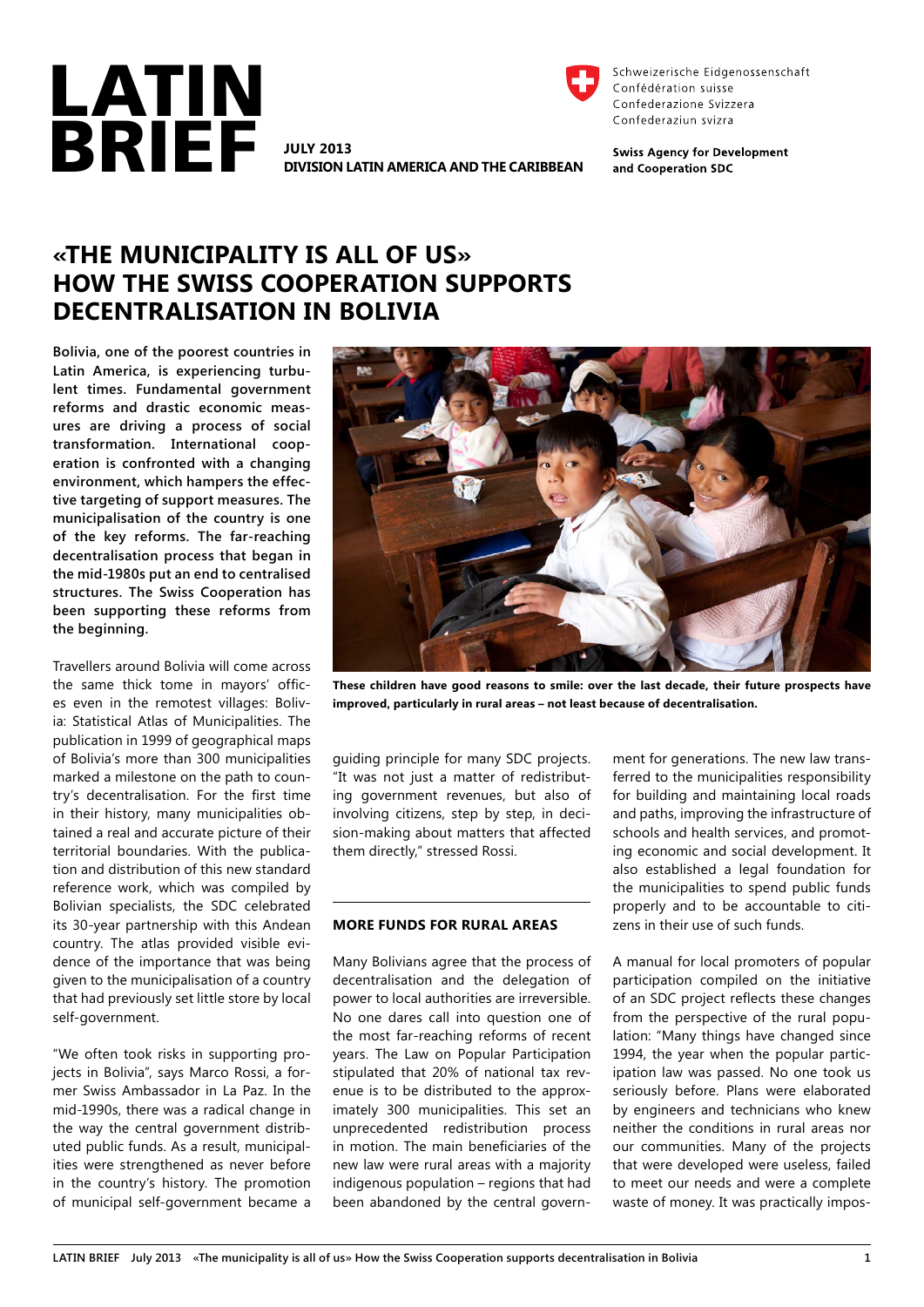sible for us to have any influence on what was happening in our communities. Now we had to learn to develop new self-government skills. We started making plans, not just for the short term, but for the future: We learned to implement participative community planning."

In the 1980s, ten years before the Law on Popular Participation was passed, a series of SDC projects were already preparing the ground for decentralisation. Carlos Carafa, a Bolivian sociologist who worked for several years as an SDC consultant, remembers those pioneering days. Experience with participatory planning methods was gathered at the micro-regional level. The SDC assisted governmental development agencies in Bolivia's southern departments in elaborating regional development plans – a first in those days. When the law came into force, Bolivia already had a group of proven professionals," says Carafa. No sooner had the Vice Ministry of Popular Participation been created than the SDC provided funds to enable the first team to start working.

# **From centralism to local self-government**

Decentralisation is one of the most important reform efforts undertaken worldwide in recent decades. Bolivia was not an isolated case: International Cooperation saw the strengthening of local municipalities as an opportunity to promote democracy and equal rights. Moreover, the impetus at the local level provided a unique opportunity to modernise public administration structures, reduce poverty and stimulate the local economy in municipalities and regions. Along with the World Bank, the United States and Spain, Switzerland was one of the principal donors that assisted Bolivia in implementing the reforms. Transfer payments from the central government rose dramatically at the same time. Moreover, between 2000 and 2006, municipalities were themselves responsible for no less than 46% of Bolivia's public investment.

Independent evaluations point to a series of positive results, such as an improvement in the quality of the education and health system in the municipalities. The ability of local authorities to negotiate with the central government in La Paz has also been strengthened. Citizens have become increasingly aware of their rights and responsibilities – a phenomenon that has promoted the burgeoning of an active citizenry. Local institutions have been strengthened and democratic rules have been established to regulate access to power. Today, most mayors in rural areas are farmers or indigenous people. The popular demand for "ojotas al poder" (power to the sandals) is being fulfilled.



**Protective dam: between 2000 and 2006, newly empowered municipalities shouldered around 46% of national expenditure on infrastructure.**

### **A new democratic culture**

As part of the Municipal Democracy Support Programme (PADEM; Programa de Apoyo a la Democracia Municipal) hundreds of men and women in the highlands, valleys and lowlands were trained to be promoters of popular participation. Their involvement was crucial to empower ordinary citizens in many municipalities. The goal was to strengthen the capacity of marginalised groups to obtain funds and to participate in democratic decisions. "For the first time in Bolivian history, municipalisation is making it possible to empower farmers' and indigenous people's organisations and thereby to democratise local power structures", says Renata Hofmann, a Swiss sociologist who has been living in Bolivia for more than 30 years and who coordinated PADEM efforts on behalf of the AOS/Solidar Suisse NGO during the decisive years when the programme was getting off the ground. As Hofmann sees it, one of the distinctive characteristics of municipalisation in Bolivia is "the radical involvement of local people in the planning and control of the municipal administration." A case in point is the involvement of ordinary citizens in the formulation of municipal development plans as well as their participation in the work of monitoring committees. PADEM will soon celebrate its 20th anniversary, a long life for a project supported by the SDC. Such a long project is justified, says Hofmann: "The aim is to change behaviour, which doesn't happen from one day to the next."

The first PADEM promoters did not want to play an active role in municipal democracy, but merely to provide assistance. They were specialised in facilitating dialogue at the municipal level between citizens, public authorities and existing civil society organisations. They kept repeating the slogan "The municipality is all of us". Extended workshops were organised in the municipalities, generally three times a year. Members of the local authorities and citizens' representatives were given the opportunity to obtain information, share experiences, brainstorm together and reach agreements. Respect for each other's cultures was a basic principle. Meetings were held in Quechua, Aymara or Guarani, particularly when the participants did not speak Spanish. Local knowledge and the traditions of the various groups were also accorded respect.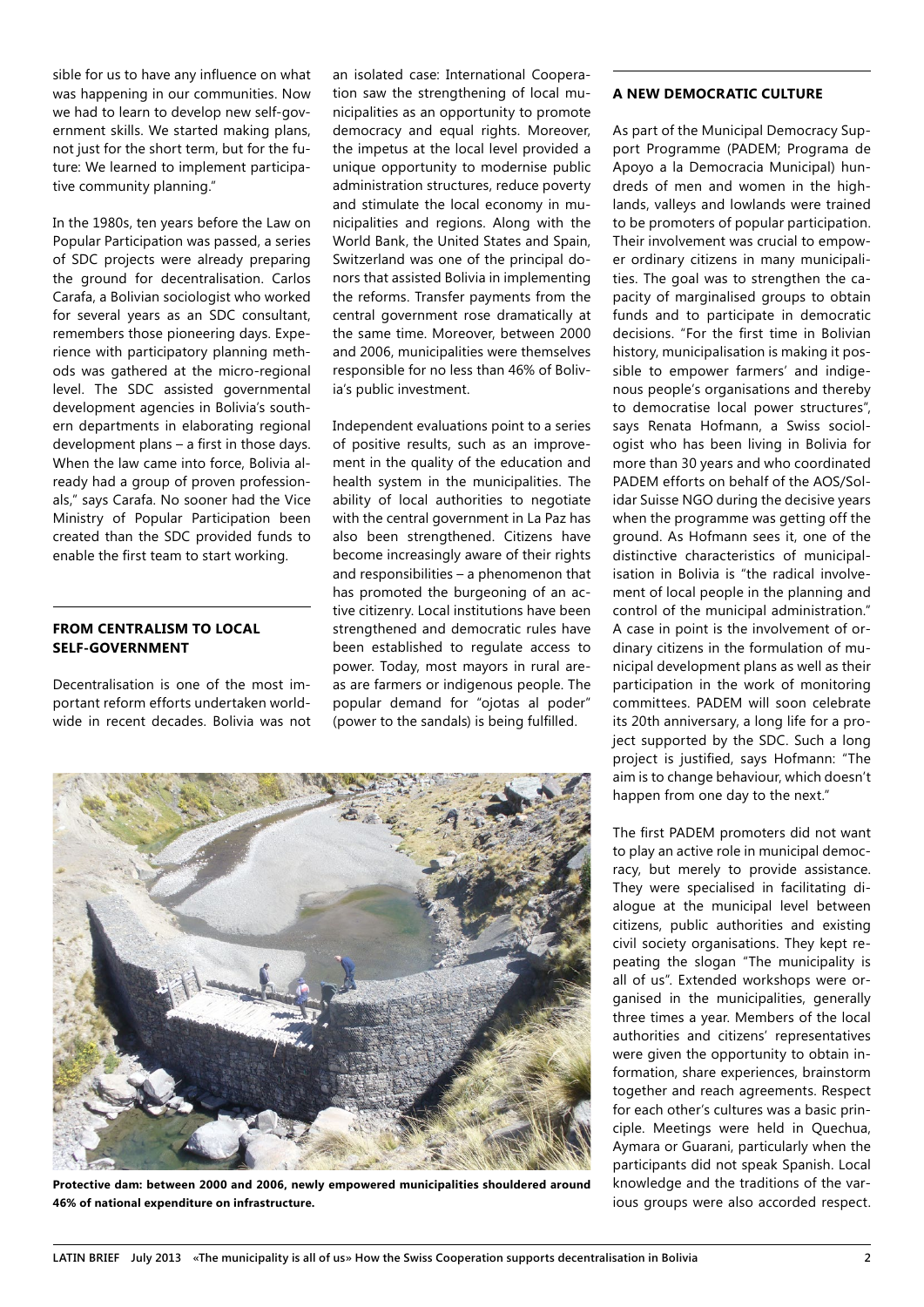

**More democracy: decentralisation programmes promote the political participation of women.**

The active participation of women and gender balance became commonplace. "We are aware that empowerment and democratisation can only come from civil society organisations if the participation and balanced representation of women are guaranteed", says a popular participation promoter. The fact that wherever they went, PADEM teams were always mixed sent a powerful message. Men and women formed a tandem known as "chacha-warmi" in the Aymara culture.

Martin Pérez, economist and current director of AOS/Solidar Suisse in Bolivia, lists the basic tasks that need to be carried out. First, citizens need to know their rights and obligations. Then, they need to be empowered to propose solutions to the problems in their municipalities and to assume social control over their local communities. Finally, an environment conducive to producing new municipal leaders must be created. "PADEM set itself the goal of developing a new democratic culture in the organisations to support the decentralisation process," emphasises Pérez. Soon, the question arose of how other municipalities could profit from the project's experiences. The Federation of Municipal Associations of Bolivia (FAM) played an important role in this regard. With its help, it was possible to reach more than half of Bolivia's municipalities, mostly in rural areas. The cooperation of hundreds of local journalists was a decisive factor. More than 200 journalists were trained to ensure the high professional quality of their reporting. The internet platform

[www.doctoraedilicia.com](http://www.doctoraedilicia.com) is now widely regarded as the leader in the communication of information and the exchange of ideas and processes in the field of municipalisation.

## **KShorter distances, better services**

"If the population had not seen quick results, the decentralisation reforms that were introduced by the Law on Popular Participation would have failed", says Marcelo Barrón Arce, a Bolivian economist and SDC Programme Officer. "In the beginning, municipalities lacked management capacity", comments Roberto Laserna, a Bolivian researcher . "As soon as the law came into force and the municipalities started coming into money, they were able to recruit staff and build teams with their own technical experts." The response from international donors was not long in coming either. To accelerate the pace of decentralisation, the Bolivian government sought the support of the World Bank and the SDC. Together they launched a Rural Communities Development Project (PDCR for Proyecto de Desarollo de Comunidaded Rurales). "Unlike other projects, where the North brings know-how, the PDCR project embraced the concerns of individual communities," notes Barrón Arce. The individual needs of each municipality that sought support were taken into account in the allocation of funds and the provision of the necessary technical training.

More than half of the approximately 300 municipalities submitted applications to the PDCR. Under PDCR rules, 40% of the total funding for the construction of infrastructure had to come from own resources. "But many municipalities found it difficult to come up with such large amounts, and we had to lower the funding from own resources to 25%," says Barrón Arce. This ensured that smaller municipalities would be included and the projects would be carried out more quickly.

Projects totalling more than USD 170 million, spread over 20 years, were funded as part of the PDCR. The municipalities contributed USD 60 million of this amount in return for the international support. The World Bank contributed USD 90 million, and Switzerland and Denmark USD 11 million each. "Training came first and then implementation," says Barrón Arce. The programme made it possible to build and maintain thousands of kilometres of secondary roads, bridges and productive infrastructure works such as irrigation systems. In many cases, farmers were now able to travel shorter distances and save time to transport their produce to markets and collection points. They also gained easier access to social services such as schools and hospitals. In addition, business plans were drawn up and new activities, such as the promotion of tourism, were initiated in the municipalities. The projects grew step by step beyond individual municipal boundaries. The PDCR began to give priority to projects that encompassed entire municipal associations, and supported the elaboration of regional development plans.

## **Administration and production**

The path to municipalisation was not without obstacles. "There were restraints", says Laserna. "Central government transfers, which were virtually automatic, drove municipalities into an unhealthy dependency. The momentum for economic growth occurred outside municipal boundaries. Consequently, there was a disconnect between the local government and local economic activity, with the result that the health of municipal finances did not depend on the state of the local economy."